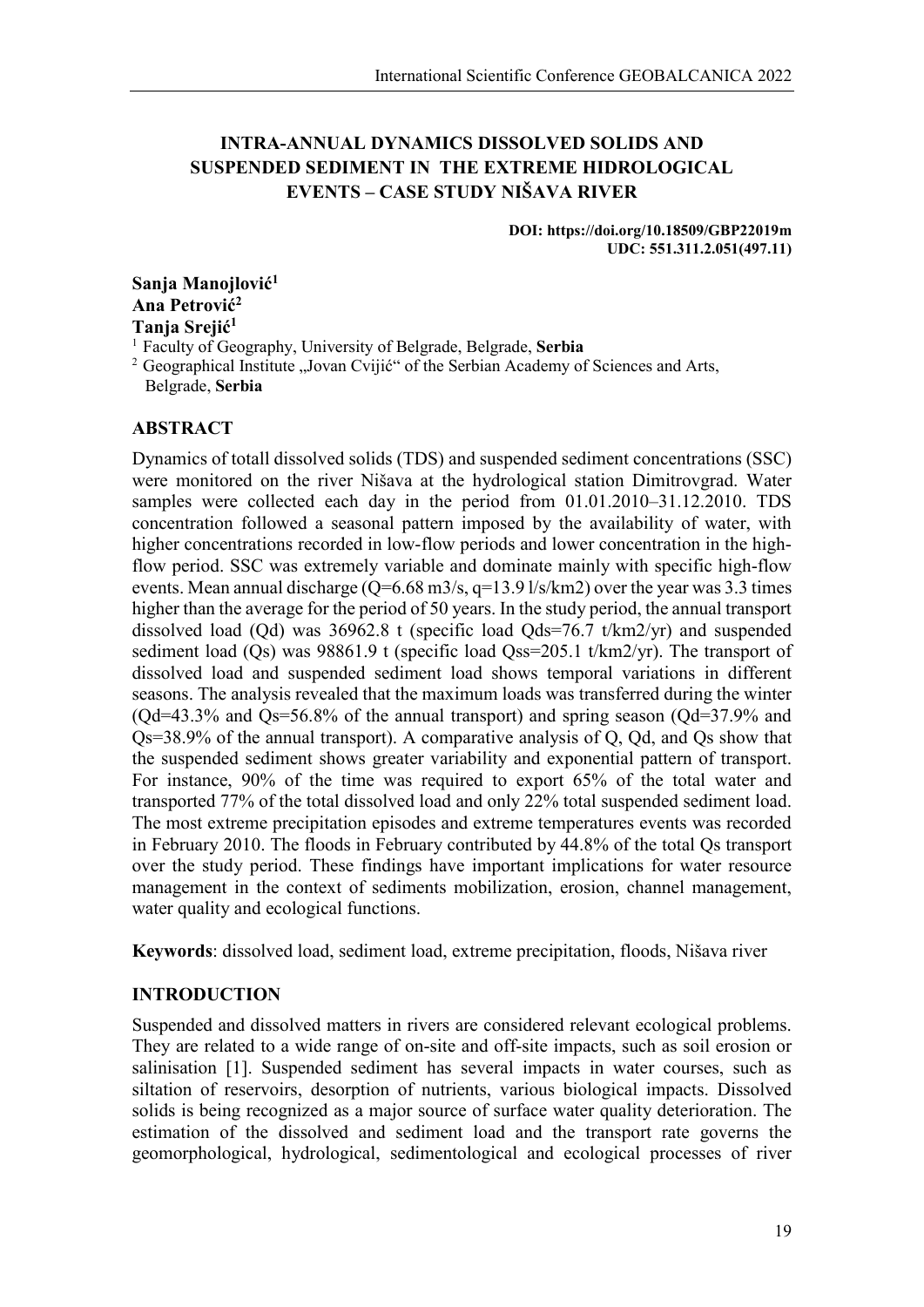basins. Understanding the relationship between dissolved load and sediment load, i.e. chemical weathering and physical erosion rates is an important issue for environmental science; both processes affect studies of soil and landscape evolution, water quality, or the Earth's climatic evolution [2]. Therefore, research interests pertaining to fluvial transport loads in the river systems have attracted much attention in recent times worldwide [3,4,5,6,7]. In general, comparative studies of the dynamics and transport of both dissolved and sediment loads in Serbia are represented in several papers [8,9,10,11]. In the last few decades, the extremes of meteorological-hydrological events in Europe have been particularly important for the occurrence of natural hazards [12]. Tošić and Unikašević (2014) showed that wet and dry periods become more frequent at the territory of Serbia after 1970 [13], pointing also to more frequent rainfall extremes and consequently torrential flood events [14,15]. Particularly during 2010 Central and Eastern Europe were affected by extreme climate events which had strong consequences on the environment and impact on human society [16]. Several episodes of extreme precipitation leading to dramatic and high-impact floods occurred in Serbia [17,18,19]. In this study, dissolved and sediment loads on the Nišava River (Eastern Serbia) in the period 01.01.2010–01.12.2010. The main objectives were to analyse the dynamics and transport of dissolved load and suspended sediment load at annual and seasonal scales, and to analyse during extreme daily climatic-hydrological condition. This research can serve as a basis for integrated basin management [20]. In the initial phase of implementation of this concept, it is necessary to identify and quantify specific problems in the basin and to enable reliable and timely action of the population.

# **METHODS AND DATA**

Monitoring dissolved solids and suspended sediment concentration on the river Nišava at the hydrological station Dimitrovgrad ( $\varphi$ =43o 01';  $\lambda$ =22o 45'; A=482 km2) was in the period 01.01.2010–31.12.2010. Analyses of the water samples were performed in the Laboratory for Physical Geography of the Faculty of Geography, University of Belgrade. Here we report the results of the research with the frequency of daily samples. Physicchemical analyses (titration method, potentiometric method and spectrophotometric method) determined the concentration of dissolved solids (TDS=Ca2++Mg2++Na++K++HCO3-+Cl-+SO42-+SiO2). The hydrotehnical method was used to obtain the suspended sediment concentration (SSC) [21]. The data for water discharge (Q), precipitation (T) and temperature (T) are provided by the Hydrometeorological Office of the Republic of Serbia [22]

Dissolved load  $(Q_d)$  and Sediment load  $(Q_s)$  was determined by the following equations:

$$
Qd (t/day) = Q (m3/s) \times TDS (mg/l) \times 0,0864
$$
 (1)

$$
Q_s (t/day) = Q (m3/s) \times SSC (mg/l) \times 0,0864
$$
 (2)

where:  $Qd - dissolved load$ ,  $Q - water discharge$ ,  $TDS - total dissolved solids$ ;  $Os$ sediment load, Q – water discharge, SSC – suspended sediment concentration. Annual and monthly loads transport was obtained by summing daily values.

Load is then normalized by dividing through the drainage area (A) for interbasin comparison, resulting in the specific dissolved yield (Qds) specific specific sediment yield (Qss) as well as runoff (q) following equations: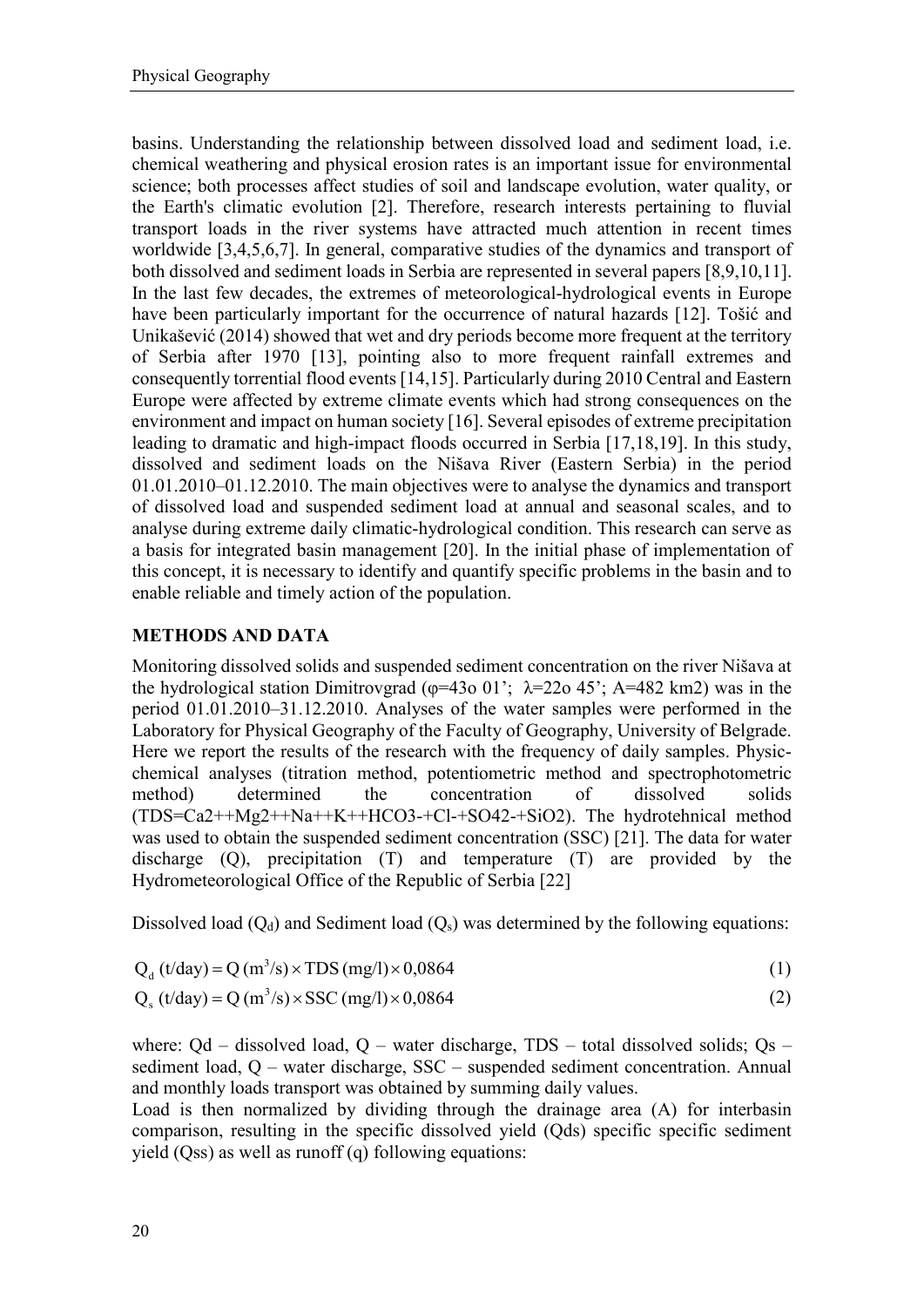$$
Q_{ds} (t/km^2/yr) = Q_h (t/yr) / A (km^2)
$$
 (3)

$$
Q_{ss} (t/km^2/yr) = Q_s (t/yr) / A (km^2)
$$
 (4)

$$
q (1/s/km2/yr) = Q (m3/s) \cdot 1000 / A (km2)
$$
 (5)

Specific dissolved and sediment loads can be converted into denudation rates (DR). For this study, chemical (DRch), mechanical (DRme) and total denudation rates (DRt) were calculated. The denudation rates were estimated by using the equation given by [23,7]:

$$
DR_{ch} (mm/yr) = Q_{ds} (t/km^{2}/yr) / \rho (t/m^{3}) / 10^{3}
$$
 (6)

$$
DRme (mm/yr) = Qss (t/km2/yr) / \rho (t/m3) / 103
$$
 (7)

$$
DR_{t} (mm/yr) = Q_{ds} (t/km^{2}/yr) + Q_{ss} (t/km^{2}/yr)
$$
\n(8)

Rock densities (ρr) vary slightly depending on the mineral composition of source rocks. We used a mean density of 2650 kg/m3 following Hay (1998) and Singh et al (2008) [24,5].

For calculating thresholds of extreme precipitation and water discharge events, the method of peaks was used [25,26]. In this study statistical method were used for calculating the thresholds of extreme precipitation following equation:

$$
\phi_P = \frac{1}{n} \sum_{i=1}^n \phi_{P_{MD}} \tag{9}
$$

$$
\phi_Q = \frac{1}{n} \sum_{i=1}^n \phi_{Q_{MD}} \tag{10}
$$

Here, the value of the threshold was defined as the average value (arithmetic mean) of maximum daily precipitation (PMD, mm) or maximum daily water discharge (QMD, m3/s) for each year (i) during n years (50 in this case) of the analysed period 1961–2010.

## **RESULTS AND DISCUSION**

#### **Climatic and hydrological conditions**

The average annual precipitation for the period 1961–2010 is P=642.9 mm. In general, the analysis of the annual precipitation shows an insignificant incease trend of 0.413 mm/year. At the seasonal scale, insignificant trends of decreasing precipitation during the summer, as well as increasing during the autumn, were observed. The positive trend in the autumn season is attributed to short-term atmospheric instabilities that can cause heavy rain [27]. The results show that after 1980, a trend of increasing monthly precipitation in the period from December to May was detected, and a significant increase at the level of significance of 5% was detected in February [28]. According to the climate classification [29], 2010 belongs to the category of wet years [30]. The total annual amount of precipitation in 2010 was P=787.6 mm, which is 18% higher than the multiyear average. In the intra-annual distribution (Table 1), the highest amount of precipitation is in June ( $P=81.7$  mm) and May ( $P=72.6$  mm), and the lowest in January  $(P=40.8 \text{ mm})$  and February  $(P=40.5 \text{ mm})$ .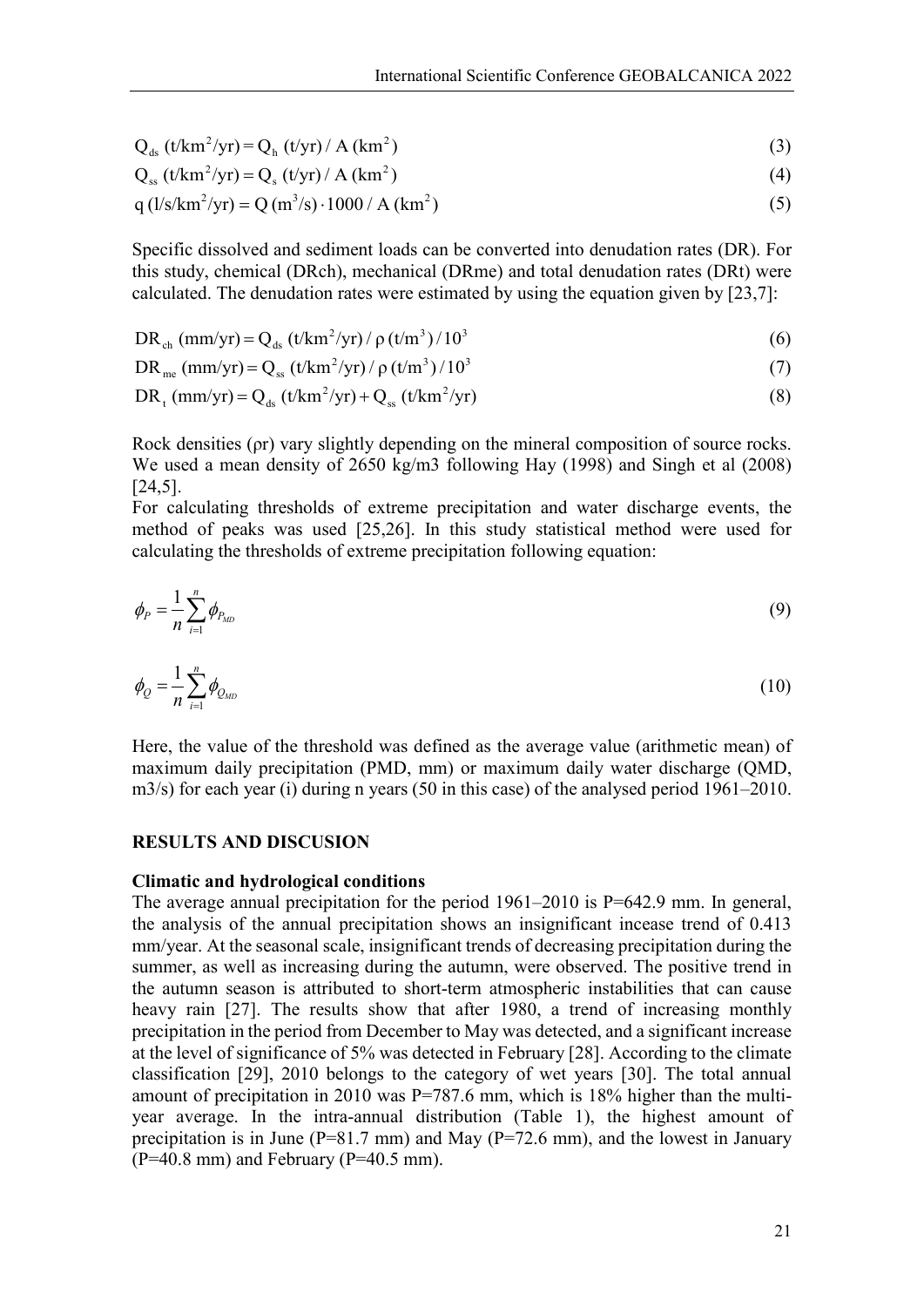The average annual water discharge of the Nišava river at the hydrological station Dimitrovgrad is Q=2.1 m3/s (q=4.26 l/s/km2). According hydrological classification, using the Log-Pearson III distribution, 2010 was classified as an extremely wet [30]. Namely, in the period 1961–2010, the highest average annual flow of  $Q=6.68$  m $3/s$ (q=13.87 l/s/km2) was recorded in 2010. The maximum average monthly water discharge occurs in March and April and has approximately the same values,  $Q=3.87$  m $3/s$  ( $q=8.02$ )  $\frac{1}{s}$  l/s/km2) and Q=3.84 m3/s (q=7.96 l/s/km2) respectively. The minumum average monthly water discharge is in August (Q=0.98 m3/s, q=1.81 l/s/km2) and September (Q=0.87 m3/s, q=1.54 l/s/km2) (Table 1).

**Table 1.** Precipitation and water discharge and thresholds for extreme events on a monthly time scale (Q – monthly water discharge in 2010, Pav – average monthly water discharge (1961–2010);

PMD – maximum daily water discharge in 2010; PMDav – average maximum daily water discharge 1961–2010; P – monthly precipitation in 2010, Pav – average monthly precipitation 1961–2010; PMD – maximum daily precipitation in 2010; PMDav – average maximum daily precipitation 1961–2010)

| Precipitation        | Jan   | Feb   | Mar   | Apr   | May   | Jun  | Jul  | Aug  | Sep  | Oct  | Nov  | Dec   |
|----------------------|-------|-------|-------|-------|-------|------|------|------|------|------|------|-------|
| P 2010               | 43.2  | 64.2  | 77.3  | 64.7  | 117.3 | 81.3 | 40.7 | 25.0 | 18.7 | 93.1 | 71.9 | 90.2  |
| $P_{av}$ (1961–2010) | 40.8  | 40.5  | 44.1  | 52.3  | 72.6  | 81.7 | 61.2 | 49.6 | 47.8 | 47.2 | 56.5 | 48.7  |
| P <sub>MD</sub> 2010 | 8.9   | 9.5   | 22.7  | 20.4  | 35.7  | 21.6 | 12.6 | 12.9 | 6.6  | 18.1 | 29.9 | 29.7  |
| $P_{MD}$ (1961-2010) | 12.5  | 13.2  | 14.7  | 14.8  | 21.0  | 25.5 | 25.3 | 20.0 | 18.4 | 17.3 | 17.7 | 13.8  |
| Water discharge      |       |       |       |       |       |      |      |      |      |      |      |       |
| $Q_{\rm av}$ 2010    | 7.63  | 20.25 | 13.75 | 14.44 | 11.36 | 2.71 | 1.78 | 0.98 | 0.87 | 1.06 | 1.37 | 4.01  |
| $Qav$ (1961–2010)    | 1.85  | 3.41  | 3.87  | 3.84  | 2.94  | 2.04 | 1.31 | 0.87 | 0.74 | 1.02 | 1.14 | 1.61  |
| $Q_{MD}$ 2010        | 17.30 | 77.00 | 20.90 | 32.20 | 39.80 | 5.60 | 4.10 | 1.20 | 0.96 | 1.58 | 4.10 | 35.40 |
| $Q_{MD}$ (1961-2010) | 6.45  | 12.93 | 10.53 | 10.24 | 8.30  | 6.69 | 5.44 | 2.88 | 2.38 | 3.13 | 3.91 | 6.93  |

# **DYNAMICS IN TOTALL DISSOLVED SOLIDS AND SUSPENDED SEDIMENT CONCENTRATION**

Selected statistics for water discharge, dissolved and suspended sediment concentration and loads are presented in Table 2. The observed dynamics in the behaviour of total dissolved solids (TDS) and suspended sediment concentration (SSC) were significantly different. The degree of variation in TDS concentration was relatively low. In the case of TDS concentration, average and median values were relatively similar (TDSav=251.8 mg/l, TDSme=255.0 mg/l), as well as values of minimum and maximum (TDSmin=78.8 mg/l, TDSmax=375.0 mg/l). In contrast, SSC concentration was extremely variable. Average and median of SSC concentrations were significantly different from TDC concentrations. The average concentration 4.6 times higher than median values  $(SSCav=141.5 \text{ mg/l}, SSCme=30.8 \text{ mg/l}).$  Also, the range between the minimum and maximum values is much larger (SSCmin=1.7 mg/l, SSCmax=2660.0 mg/l). Regarding the specific values, the obtained SSC concentrations have a highest inter-quartile range than the TDS concentrations (IQR from 22.1 mg/l to 170.0 mg/l and IQR from 195.4 mg/l to 313.0 mg/l respectively). In fact, SSC concentrations have a 6.8 times higher coefficient of variability compared to TDS concentrations.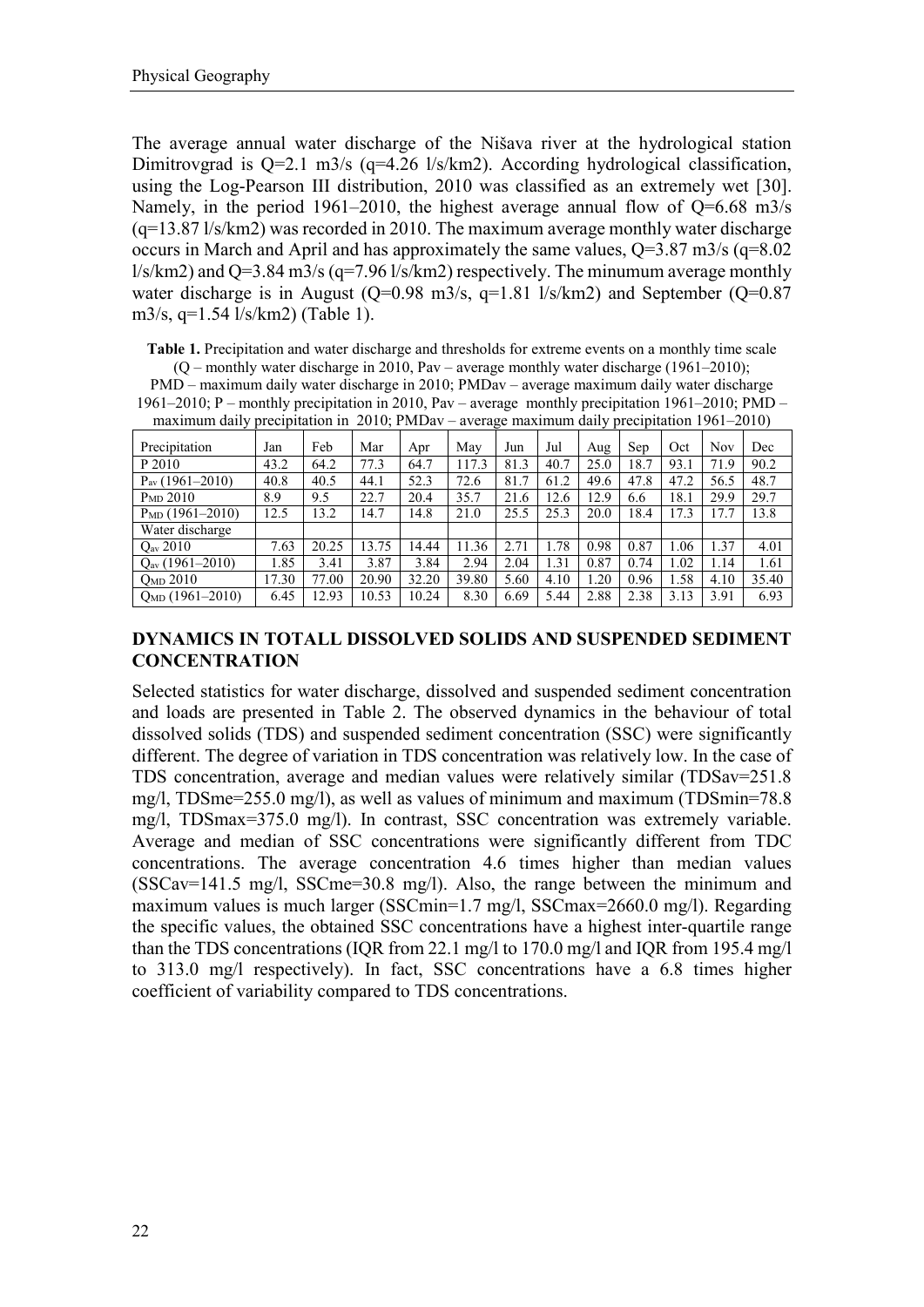| <b>Table 2.</b> Selected statistics of daily variables in the Nišava river on hydrological station Dimitrovgrad |
|-----------------------------------------------------------------------------------------------------------------|
| 2010 (Q, m3/s – water discharge, TDS, mg/l – total dissolved solids, SSC, $g/l$ – suspended sediment            |
| concentration, Qd, t/day – dissolved laod, Qs, t/day – sediment load; av – average, min – minimum, max          |
| - maximum, Quar.- quartile, me - median, IQR - Inter-Quartile Range, Perc.- percentile, Conf.SD -               |
| Confidence SD 8 Standard deviation CV coefficient of variation                                                  |

| Commune DD, 0   |                       | $50$ and $40$ and $140$ and $140$ and $140$ and $140$ and $140$ and $140$ and $140$ and $140$ and $140$ and $140$ and $140$ and $140$ and $140$ and $140$ and $140$ and $140$ and $140$ and $140$ and $140$ and $140$ and $14$ |              | $\alpha$      |                        |
|-----------------|-----------------------|--------------------------------------------------------------------------------------------------------------------------------------------------------------------------------------------------------------------------------|--------------|---------------|------------------------|
| Variable        | $(m^3/s)$<br>$\Omega$ | $TDS$ (mg/l)                                                                                                                                                                                                                   | $SSC$ (mg/l) | $Q_d$ (t/day) | (t/dav)<br>$Q_{\rm s}$ |
| av              | 6.6                   | 251.8                                                                                                                                                                                                                          | 141.5        | 101.3         | 270.9                  |
| min             | 0.8                   | 78.8                                                                                                                                                                                                                           | 1.7          | 24.3          | 0.7                    |
| max             | 77.0                  | 375.0                                                                                                                                                                                                                          | 2660.0       | 528.9         | 17696.4                |
| Ouar. 1         | 1.1                   | 195.4                                                                                                                                                                                                                          | 22.2         | 29.3          | 2.0                    |
| me              | 2.4                   | 255.0                                                                                                                                                                                                                          | 30.8         | 52.3          | 6.1                    |
| Quar. 3         | 10.2                  | 313.0                                                                                                                                                                                                                          | 170.0        | 183.1         | 163.9                  |
| <b>IQR</b>      | 9.1                   | 117.6                                                                                                                                                                                                                          | 147.8        | 153.8         | 161.9                  |
| Perc. 5         | 0.9                   | 138.9                                                                                                                                                                                                                          | 20.0         | 26.3          | 1.7                    |
| Perc. 95        | 20.9                  | 362.4                                                                                                                                                                                                                          | 560.0        | 244.4         | 858.8                  |
| Conf.SD $-95%$  | 8.3                   | 67.5                                                                                                                                                                                                                           | 259.6        | 83.7          | 1278.2                 |
| Conf.SD $+95\%$ | 9.6                   | 78.1                                                                                                                                                                                                                           | 300.3        | 96.8          | 1478.4                 |
| Δ               | 8.9                   | 72.4                                                                                                                                                                                                                           | 278.5        | 89.7          | 1371.0                 |
| CV              | 136                   | 29                                                                                                                                                                                                                             | 197          | 89            | 506                    |

TDS and SSC concentrations represent a different and characteristic seasonal pattern in relation to the same water discharge value. Monthly water discharge along with TDS and SSC concentrations are show in Figure 1. The highest TDS concentrations were observed at the end of the summer to mid-autumn, in the period August–October. In contrast, the lowest recorded TDS concentrations tend to occur in winter months, although in some occasions this period is slightly delayed, with lower concentrations in spring months. Mostly, dissolved matters depend mainly on the lithology and the duration of water circulation, surface runoff, interflow, and groundwater flow [31,32]. The seasonal pattern in TDS concentration is clearly related to the available water discharge. The relationship between monthly Q and monthly TDS is represented by a logarithmic function, with a high coefficient of determination R2=0.91 (Figure 1A). Namely, the highest TDS values were recorded during the lowest flows.





In contrast, a different seasonal pattern was observed for SSC concentrations. As shown in Figure 1B, the relationship between monthly Q and monthly SSC is represented by the power function, with a coefficient of determination of R2=0.91. Visual interpretation indicates that, in general, samples with high concentration of SSC collected in months with a significant increase in water discharge. In this case, the highest monthly values of SSC are in the period February–May, when water discharge were recorded (Figure 1C).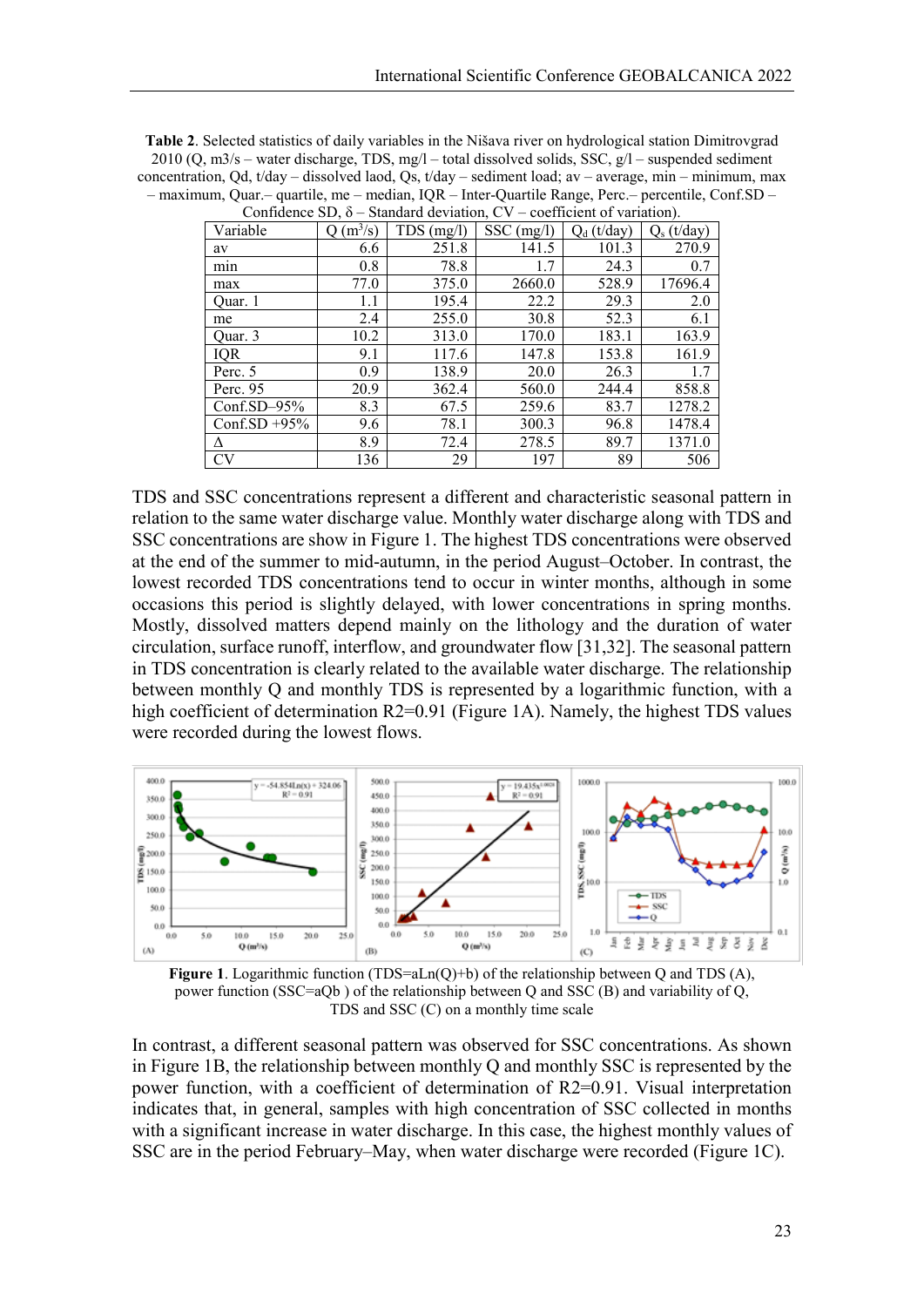# **DYNAMICS OF DISSOLVED LOAD AND SEDIMENT LOAD AT DIFFERENT TIME SCALE**

During the period January–December 2010, the dissolved load and sediment load at the measuring station Dimitrovgrad amounted to  $Qd=36962.8$  t and  $Qs=135824.9$  t, respecively. Monthly transport of dissolved load and sediment load for 2010 are given in Table 3. The minimum transport  $Qd=818.0$  t/month and  $Qs=51.9$  t/month was during September. The maximum values of loads occurred in different months. So the highest monthly transport of dissolved loads was in March Qd=6822.1 t/month, which represents 18.5% of the total annual transport. On the other hand, the highest monthly transport of sediment load was in February Qs=44267.7 t/month, which represents 44.8% of the total annual sediment transport. Daily values of Qs show a much larger range compared to daily transport of Od (Table 2). The ratio between the maximum and minimum daily transport of Qs is 1:26422, and Qd is only 1:22. The results show a very high daily coefficient of variation Qss of CV=506, as opposed to the coefficient of variation Qd which is CV=89.

Transport of dissolved and sediment loads shows a temporal variation at different seasons. The values of specific dissolved load (Qds) and specific suspended sediment load (Qss) during winter, spring, summer and autumn for the research period are given in Figure 2. Generally, characteristic of loads in the river Nišava on the hydrological profile Dimitrovgrad is the existence of two seasons in the transport of dissolved and sediment loads. The seasons are polarized into wet season (winter–spring) and dry seasons (summer–autumn), which by their characteristics represent extreme values in river loads transport. The presented seasonal distribution of sediment and dissolved transport is determined by the seasonal distribution of runoff (q). Average monthly runoff of approximately  $q=10$  l/s/km2 can be defined as the limit value between wet and dry period. For specific runoff q<10 l/s/km2, 23.3% of annual Qd load and only 4.6% of annual Qs load were transported during the dry season. Both types of loads during the dry season have a small range of monthly values. In the period Jun–December (dry season) dissolved load was in the range of Qd=818.0–2140.5 t/month (Qds=1.7–4.4 t/km2/month) and transport sediment load in the range of  $Qs=51.9-254.4$  t/month  $(Qss=0.1-0.5$ t/km2/month). In contrast, during the wet season (q>10 l/s/km2), 76.7% of Qd and 95.4% of Qs of the annual load were transported. During the period January–May (wet season) sediment load has a larger range in transport compared to dissolved load, Qs=2276.9– 44267.7 t/month (Qss=4.7–91.8 t/km2/month) and Qd=3465.9–6822.1 t/month  $(Qds=7.2-14.2 t/km2/month)$ , respectively.

**Table 3**. Monthly distribution of water discharge, dissolved load and sediment load and percentage share in annual transport (Q, m3/s – water discharge, q, l/s/km2– runoff, Qd, t/month – dissolved load, Qds, t/km2/month – specific dissolved load, Qs, t/month – sediment load, Qds, t/km2/month – specific

|                 |       |        |       |        | <b>SUMMOND</b> TUGG TO |       |       |      |      |      |      |       |
|-----------------|-------|--------|-------|--------|------------------------|-------|-------|------|------|------|------|-------|
| Paramet         | Jan   | Feb    | Mar   | Apr    | Mav                    | Jun   | Jul   | Aug  | Sen  | Oct  | Nov. | Dec   |
| O               | 7.6   | 20.2   | 13.8  | 14.4   | 11.4                   | 2.7   | 1.8   | 1.0  | 0.9  | IJ   | 1.4  | 4.0   |
| q               | 15.8  | 42.0   | 28.5  | 30.0   | 23.6                   | 5.6   | 3.7   | 2.0  | 1.8  | 2.2  | 2.8  | 8.3   |
| $Q_d$           | 3465. | 5719.7 | 6822. | 6553.7 | 5803.3                 | 1653. | 1227  | 871. | 818. | 912. | 975. | 2140. |
| Q <sub>ds</sub> | 7.19  | 11.87  | 14.15 | 13.60  | 12.04                  | 3.43  | 2.55  | 1.81 | 1.70 | 1.89 | 2.02 | 4.44  |
| $Q_d$ %         | 9.38  | 15.47  | 18.46 | 17.73  | 15.70                  | 4.47  | 3.32  | 2.36 | 2.21 | 2.47 | 2.64 | 5.79  |
| $Q_s$           | 2276. | 44267. | 9587. | 21423. | 16733.                 | 254.4 | 137.0 | 58.8 | 51.9 | 64.0 | 100. | 3906. |
| $Q_{ss}$        | 4.72  | 91.84  | 19.89 | 44.45  | 34.72                  | 0.53  | 0.28  | 0.12 | 0.11 | 0.13 | 0.21 | 8.11  |
| $Q_s$ %         | 2.30  | 44.78  | 9.70  | 21.67  | 16.93                  | 0.26  | 0.14  | 0.06 | 0.05 | 0.06 | 0.10 | 3.95  |

sediment load).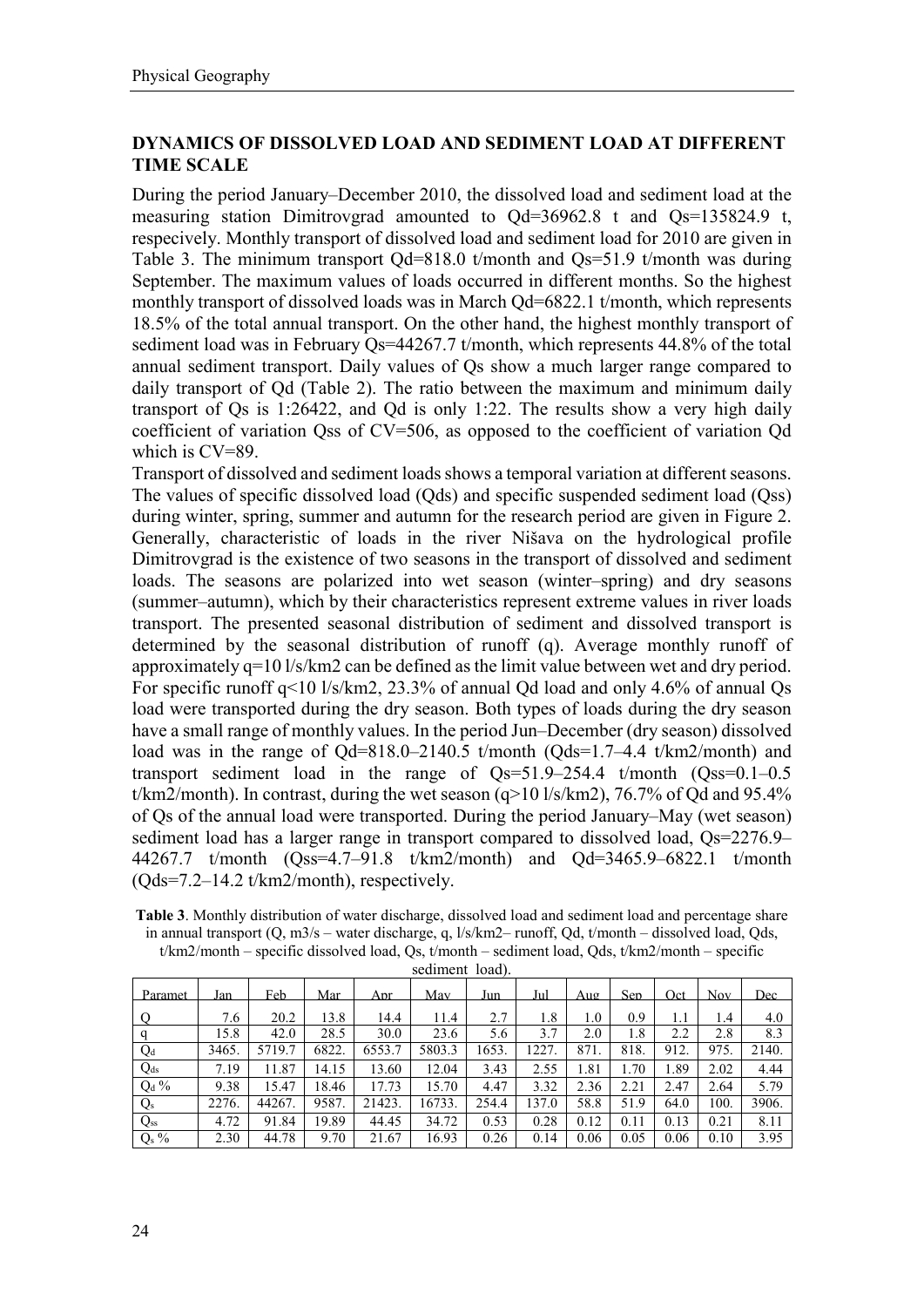

**Figure 2**. Relationship between average runoff (q) and specific dissolved load (Qds) and specific sediment load (Qss) at a seasonal scale (winter – January, February; March; spring – April, May, June; summer – July, August, September; autumn – October, November, December)

High values of sediment transport during the wet season are a consequence of extreme hydrological conditions during that period. As shown in Table 1, the average monthly water discharge in 2010 were higher than the monthly average water discharge for the period 1961–2010 from 60% in December to a record 83% in February. High water discharge were caused by a large amount of precipitation. Namely, monthly precipitation was higher than the average monthly precipitation for a period of 50 years from 19% to 46%. For a particular understanding of the dynamics and conditions of suspended sediment transport, sediment rating curve (SRC) will be used. The method is based on the relationship between the sediment load and water discharge and can be expressed as a power function Qs=aQb [33,34,35]. The analysis considered temporal changes in the sediment regime differentiated into monthly time scale. Sediment rating curves for each month during 2010 are shown in Figure 3, and the values of the parameters a and b are given in Table 4. Namely, the sediment rating parameters represent the soil erodibility and erosivity of the river [36]. The rating coefficient a represents availability of sediment in the basin and whether the sediment is easily eroded and transported by stream flow. Therefore, the value of the coefficient a at the station is closely related to sediment sources upstream. This coefficient, therefore, is influenced by the soil erodibility and suspended sediment input in the basin upstream of the gauging site. The rating exponent b indicates the changing rate of the suspended sediment load per change of unit water discharge [37].

| <b>Table 4.</b> Deciment fatting parameters for power failed by<br>$100 \pm 111$<br>umo soaio. |        |        |        |        |        |        |        |        |        |       |        |        |
|------------------------------------------------------------------------------------------------|--------|--------|--------|--------|--------|--------|--------|--------|--------|-------|--------|--------|
| Parameters                                                                                     | Jan    | Feb    | Mar    | Apr    | Mav    | Jun    | Jul    | Aug    | Sep    | Oct   | Nov    | Dec    |
| a                                                                                              | 0.0163 | 0.1958 | 0.0613 | 0.3481 | 0.3829 | 0.9119 | 1.7732 | .9227  | 2.0102 | .8992 | 1.7618 | 2.7534 |
|                                                                                                | 3.7655 | 2.5363 | 3.1987 | 2.7260 | 2.7123 | 2.0805 | 1.4570 | 0.7021 | .1030  | .2267 | .5998  | 1.8923 |
| D <sup>2</sup>                                                                                 | 0.80   | 0.94   | 0.95   | 0.93   | 0.96   | 0.96   | 0.94   | 0.81   | 0.52   | 0.86  | 0.99   | 0.94   |

**Table 4**. Sediment rating parameters for power function  $Qs = aQb$  for monthly time scale.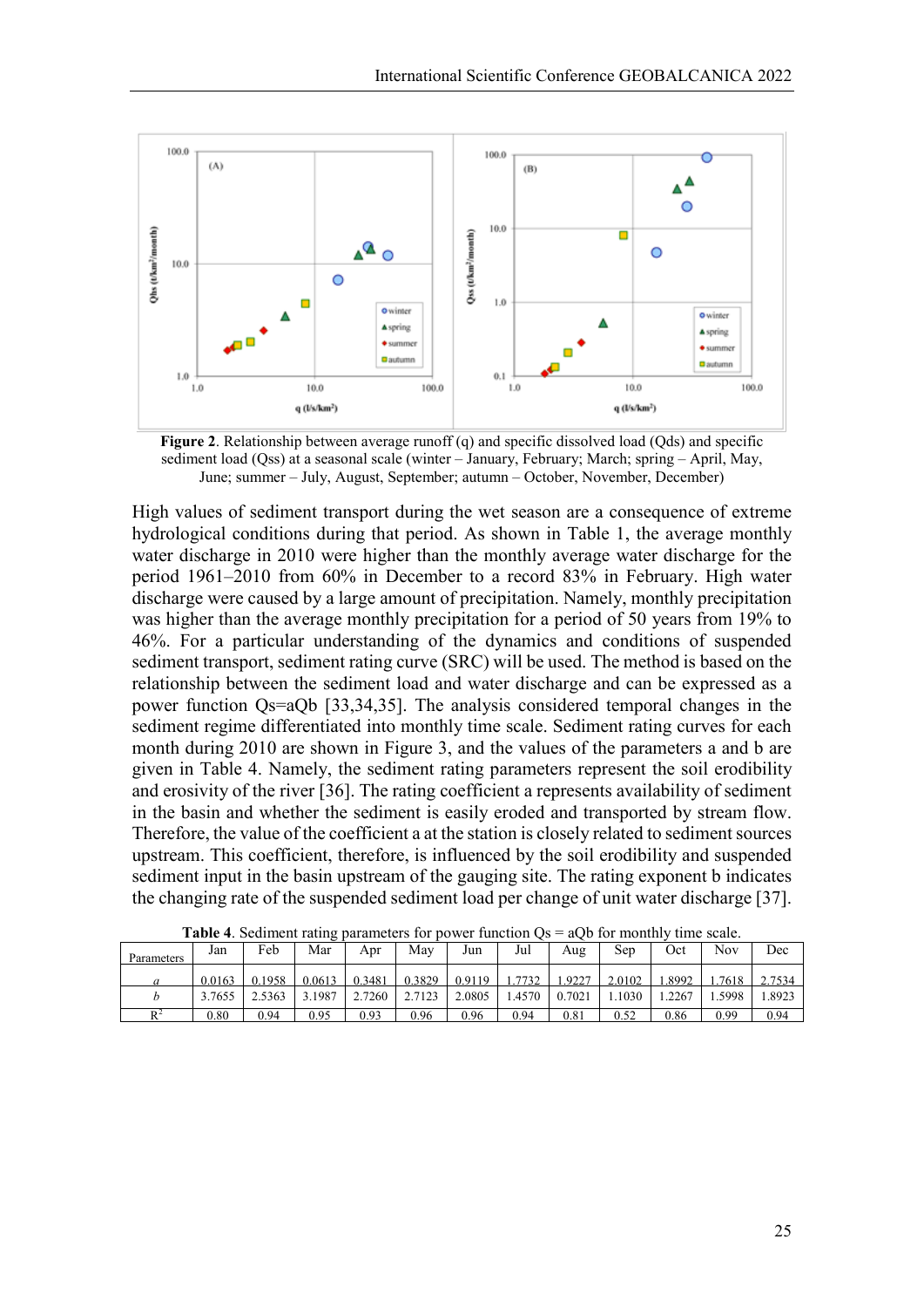

**Figure 3**. Sediment rating curves (SRC) for decline of sediment load (b) for monthly time scale based on daily data

The ranges of the monthly rating coefficient a are from 0.0163 to 2.7534. Results show that the coefficient a was significantly larger (for 95%) in summer and early autumn than in winter and in early spring. This is explained by the wide availability of sediments in the area of the entire basin upstream of the measuring station during the summer months due to the intensive agricultural activity in that part of the year. Values of monthly exponent b fluctuate between 0.7021 and 3.7655. Since the exponent b>1 in all months except August, the dominant shape of SRC is convex at monthly levels of analysis. The high value exponent b indicating strong increase in erosive power of the river [36,38], that suggests a substantially increasing rate of suspended load with an increase of discharge [39]. Changing the shape and slope of the rating curve means changing the sediment transport regime. In this case, the exponent b for the monthly curve in August is  $b < 1$ , which indicates a concave shape. This means that the suspended load increases in a diminishing rate with the increase in discharge. Rivers with this type of SRC are supply-limited, which means that the amount of sediment transported is constrained by the amount of sediment available [40,41]. On the other hand, during the wet season (January–May period) the exponent b has extremely high values, so that the curve has a more pronounced convex shape. Generally, previous studies have shown that the exponent b is significantly higher in spring than in winter [42,43,44]. The spring is the time when the annual peak of the flow occurs. This coincides with the annual snowmelt period. In that conditions, the erosive potential of the stream is higher, which affects the strong increase in the transport of suspended sediment in the river flow. However, in this study the values of exponent b are also high during the winter seasons, which is not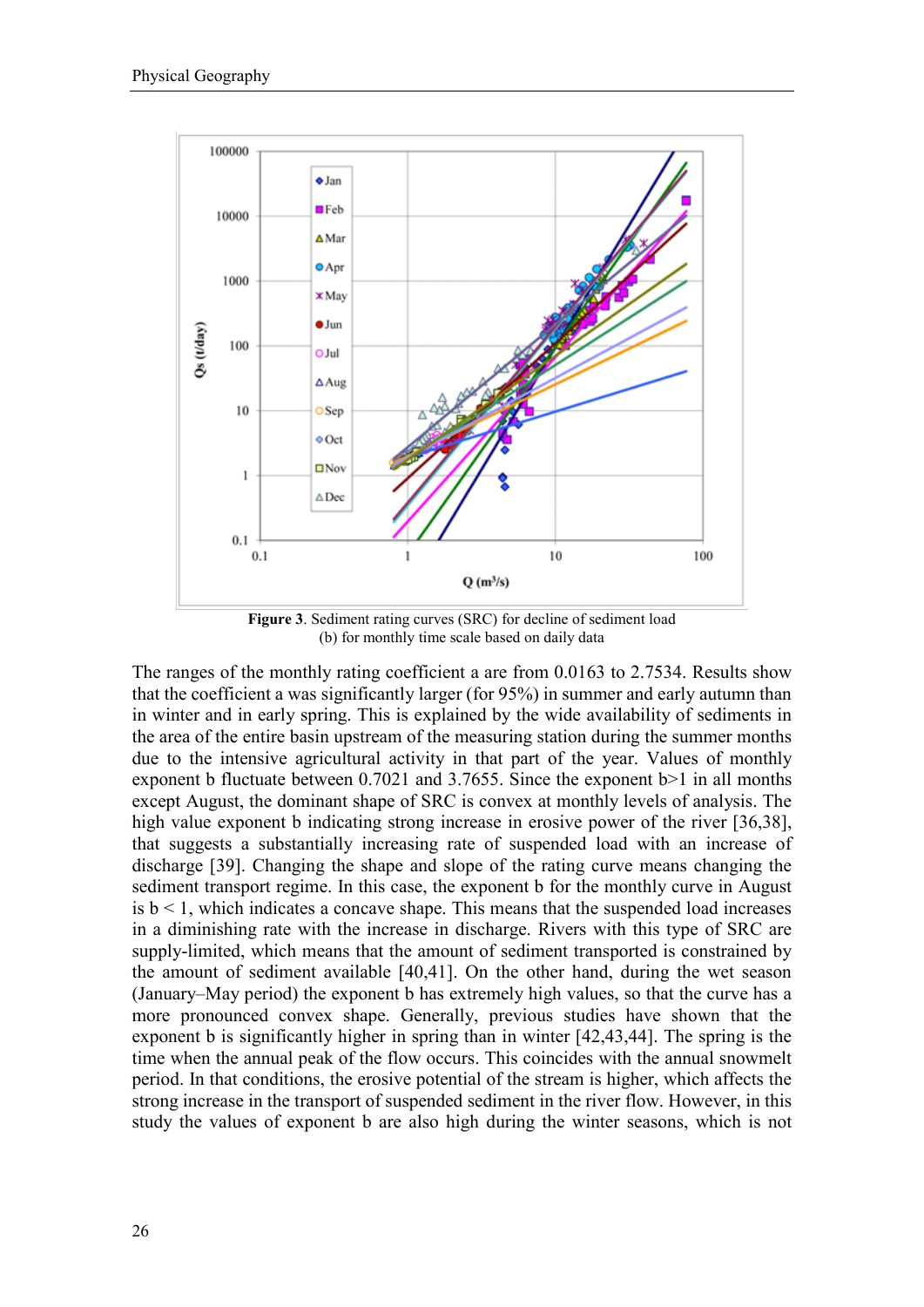typical. This means that some other conditions affected the high transport of Qs in this period, which will be considered on the several events.

## **TRANSPORT OF DISSOLVED LOAD AND SEDIMENT LOAD DURING SOME EXSTREME DAILY EPISODES**

Extreme values of sediment transport in rivers occur most often in response to sudden changes in climatic conditions. Research has shown that the first, the biggest impact is the change in the amount and intensity of precipitation, while the second dominant impact is the change in temperature [45]. In fact, sediment transport is strongly focused on precipitation events and relatively few events are the key to explain the sediment export [46]. The combined impact of extreme precipitation and temperature conditions is a key factor in the occurrence of high water discharge and floods. Generally, the critical periods for floods in Serbia are the end of spring, from May to the first half of June, and the end of winter from February to the first half of March [47,48].

Previous research in Serbia [18,30] suggest that maximum daily precipitation (PMD) was considered as the key factor in excessive erosion. The impact of extreme precipitation on sediment transport will be considered on the example of the flood events in May (Figure 4A). The highest monthly precipitation during 2010 was recorded in May (P=117.3 mm) and is higher than the threshold for precipitation by 68% (Table 5). Specifically, in this case, in May, the maximum daily precipitation (PMD=35.7 mm) was 38% higher than the value of the PMD threshold was determined. Extreme precipitation events caused the occurrence of high flows and SSC concentrations. The average monthly water discharge is Q=11.4 m3/s and is higher than the average long-term by 74%. Maximum daily water discharge (QMD) was observed after the onset of maximum daily precipitation (PMD). Particular in this case, on May 15 the highest daily precipitation was registered, and five days later (May 19), the highest daily  $QMD = 39.8$  m $3/s$  was registered. Sediment transport in these conditions was extremely high. In fact, on May 19, when the largest daily Q was registered this month, were transported Qs=4380.5 t/day (26% total sediment load in May). The next day when the highest SSC values were registered, the daily sediment transport was Qs=4380.5 t/day. It can be concluded that 50% of the monthly sediment load was transported in only two days. On the other hand, on May 19, the highest daily dissolved transport Qd=364.8 t/day was recorded, which represents only 6% of the total monthly dissolved load.

| Parameters      | 7. Januuarv | 18. February | 7. March | 22. April | 19. May |
|-----------------|-------------|--------------|----------|-----------|---------|
| $Q(m^3/s)$      | 17.3        | 77.0         | 20.9     | 32.2      | 39.8    |
| $Q_d(t/day)$    | 190.5       | 528.9        | 257.5    | 315.3     | 364.8   |
| $\frac{0}{0}$   | 5.5         | 9.2          | 3.8      | 4.8       | 6.3     |
| $Q_s(t/day)$    | 538.1       | 17696.4      | 1175.5   | 3561.1    | 4380.5  |
| $\frac{0}{0}$   | 23.6        | 40.0         | 12.3     | 16.6      | 26.2    |
| $Q_s/Q_d$ ratio | 2.8         | 33.5         | 4.6      | 11.3      | 12.0    |

**Table 5**. Extreme daily values of dissolved load (Qd) and sediment load (Qs) and percentage share in monthly transport.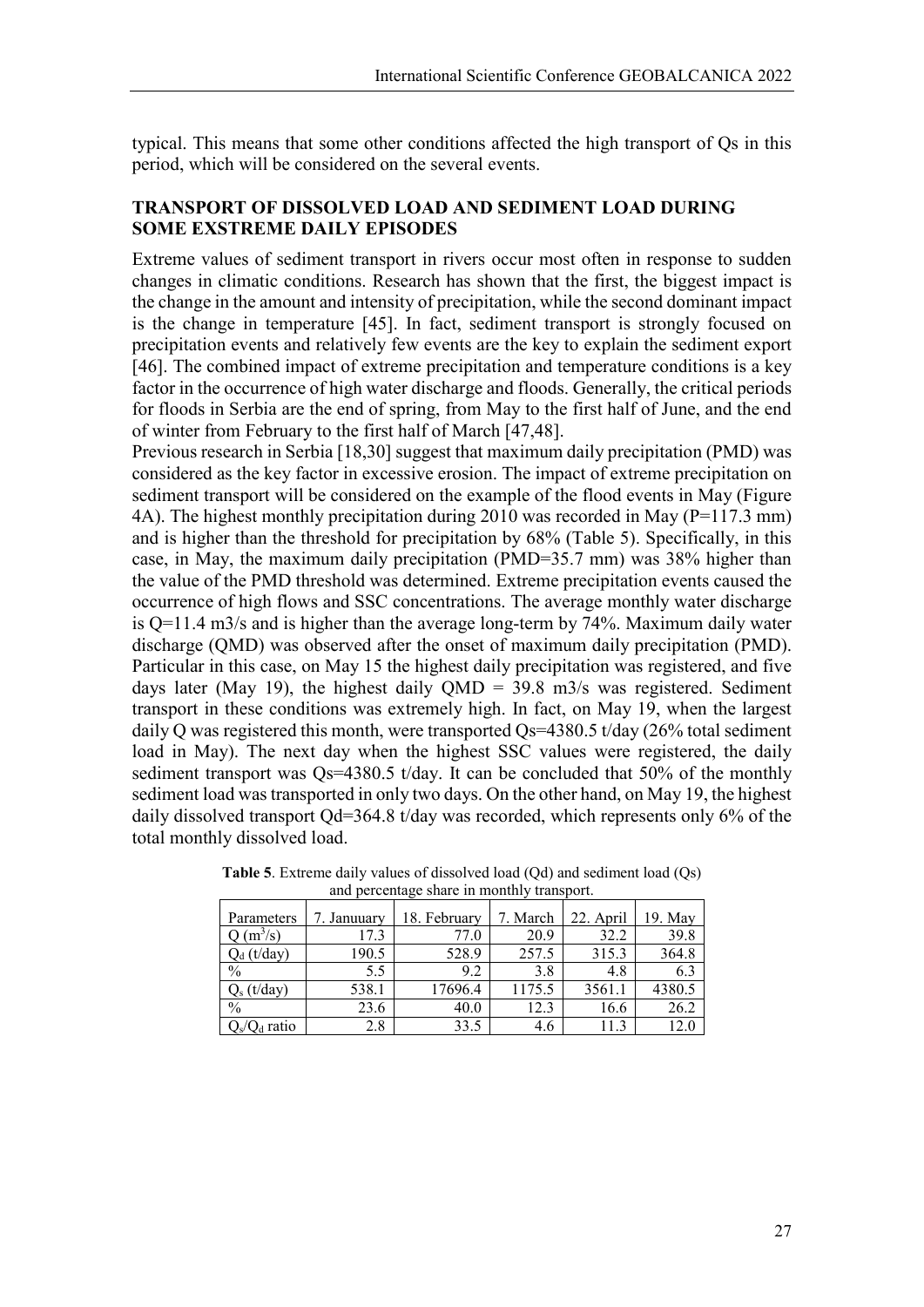



**Table 6.** Correlation matrix between selected variable for January at significant level  $p=0.001$ (Q, m3/s – water discharge; SSC, mg/l – suspended sediment concentration; TDS, mg/l – total dissolved solids; Qs, t – sediment load; Qd, t – dissolved load; Tav oC – average daily temperature; Tmax, oC – maximum daily temperature).

| Parameters    | Q       | <b>SSC</b> | <b>TDS</b> | Q,   | $Q_d$ | $T_{\rm av}$ | $T_{\rm max}$ |
|---------------|---------|------------|------------|------|-------|--------------|---------------|
|               | 1.00    |            |            |      |       |              |               |
| <b>SSC</b>    | 0.92    | 1.00       |            |      |       |              |               |
| <b>TDS</b>    | $-0.91$ | $-0.84$    | 1.00       |      |       |              |               |
| Q,            | 0.92    | 0.96       | $-0.80$    | 1.00 |       |              |               |
| $Q_d$         | 0.99    | 0.90       | $-0.87$    | 0.87 | 1.00  |              |               |
| $T_{\rm av}$  | 0.73    | 0.73       | $-0.72$    | 0.62 | 0.74  | 1.00         |               |
| $T_{\rm max}$ | 0.72    | 0.78       | $-0.70$    | 0.68 | 0.72  | 0.93         | 1.00          |

However, precipitation is not the only factor in the excessive erosive process. As mentioned above, the major water discharge and transport of sediment load was in February 2010. In fact, the amount of precipitation in February ( $P=64.2$  mm) was higher than the multi-year average ( $P=40.5$  mm), but PMD was as much as 28 % lower than the threshold for precipitation (Table 1). Actually, the determining factor in the high transport of sediment load, in this case, is a combination of precipitation and temperature events of the current and previous month. The average monthly temperature in January and February was extremely high. Ten days in January and only four days in February with a Tmax>0oC were recorded. As shown in Figure 4B, in the first half of January Tmax ranged from 0.4 oC to 17.8 oC. High daily temperatures were also in February. In the last decade of February, maximum daily values of temperature higher than Tmax>6 oC, and during five days the average air temperature was higher than  $T>12$  oC. High values of temperatures caused the snowmelt and high water discharge, which increased the erosive potential of the river flow. The correlation matrix (Table 6) between climatic parameters, sediment parameters and dissolved parameters show higs significant level  $(p=0.001)$ . These climatic conditions resulted in extreme transport of sediment load in study period. On February 17, the maximum daily transport sediment load of  $Qs=1175.5$  t/day was recorded, which is 33.5% of the total monthly sediment load. Also on this day, the maximum daily dissolved load was recorded (Qd=528.9 t/day). As presented in Table 5, it can be concluded that in extreme climatic and hydrological conditions, the suspended sediment is dominant. The Qs/Qd ratio ranges from 2.8 in January to 33.5 in February.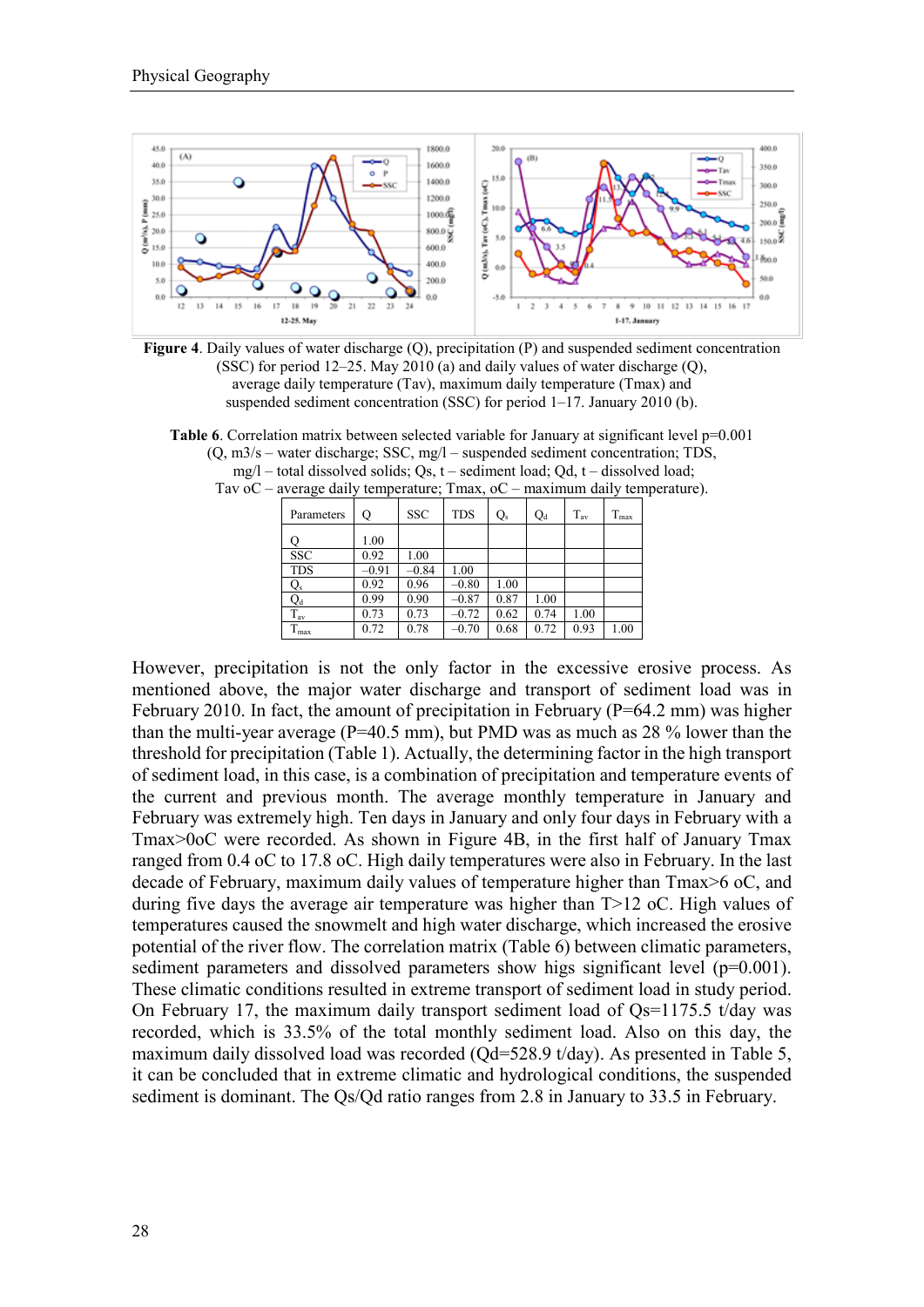## **COMPARISON OF QD/QS LOADS AND HEMICAL/PHYSICAL EROSION**

The pattern of cumulated water discharge (Q), suspended sediment load (Qs) and dissolved load (Qd) in relation with the cumulated time is represented in Figure 5. In general, the accumulated dissolved load presented a pattern similar to that of the water discharge, supporting the conservative behaviour of dissolved solids in water, which is in agreement with other research [1]. For instance, 90% of the time was required to export 65 % of the total water and transported 77% of the total dissolved load. The transport of sediment load shows greater variability and exponential pattern at the measuring station. For the same period, it was required to export 22% of the total sediment load. Regarding sediment load, its episodic character was clearly detectable in following example. More than 70% of the Qs load was discharged during the flood events, i.e. in only 5% of the time period. During the same period, only 16% of Qd load was transported.



**Figure 5.** Cumulative water discharge (Q), dissolved loads (Qd), suspended sediment loads (Qs) versus cumulative time in Nišava river, hydrological station Dimitrovgrad

Comparative of chemical erosion and mechanical erosion are given in Table 7. The results show that the mechanical erosion (sediment load)/chemical erosion (dissolved load) ratio at the Dimitrovgrad hydrological stations on the Nišava River is higher than one, indicating overall dominance of mechanical erosion over the chemical erosion. The chemical and mechanical erosion rates during 2010 sampling period were calculated to 76.7 t/km2/yr and 205.1 t/km2/yr, respectively. In particular, during 2010 the mechanical erosion contributed by 73% in total erosion. The lowering rates based on the observations were estimated to be 0.75 mm/yr (0.20 mm/yr due to chemical erosion and 0.54 mm/yr due to mechanical erosion).

| Tabit 7. Combarative enemical denduation rate (DRCn) and meemanical denduation rate (DRIne) |                 |      |               |               |             |                  |                   |        |  |  |
|---------------------------------------------------------------------------------------------|-----------------|------|---------------|---------------|-------------|------------------|-------------------|--------|--|--|
| Hydrological                                                                                |                 | ✔ds  | <b>∠</b> ss   | Total erosion | $P/C$ ratio | DR <sub>ch</sub> | $\rm DR_{\rm mc}$ | $DR_t$ |  |  |
| station                                                                                     | $\mathrm{km^2}$ |      | $(t/km^2/yr)$ |               |             |                  | (mm/vr)           |        |  |  |
| Dimitroverad                                                                                | 482             | 76.7 | 205.1         | 281.8         | 2.67        |                  | 0.54              |        |  |  |

**Table 7.** Comparative chemical denudation rate (DRch) and mechanical denudation rate (DRmc)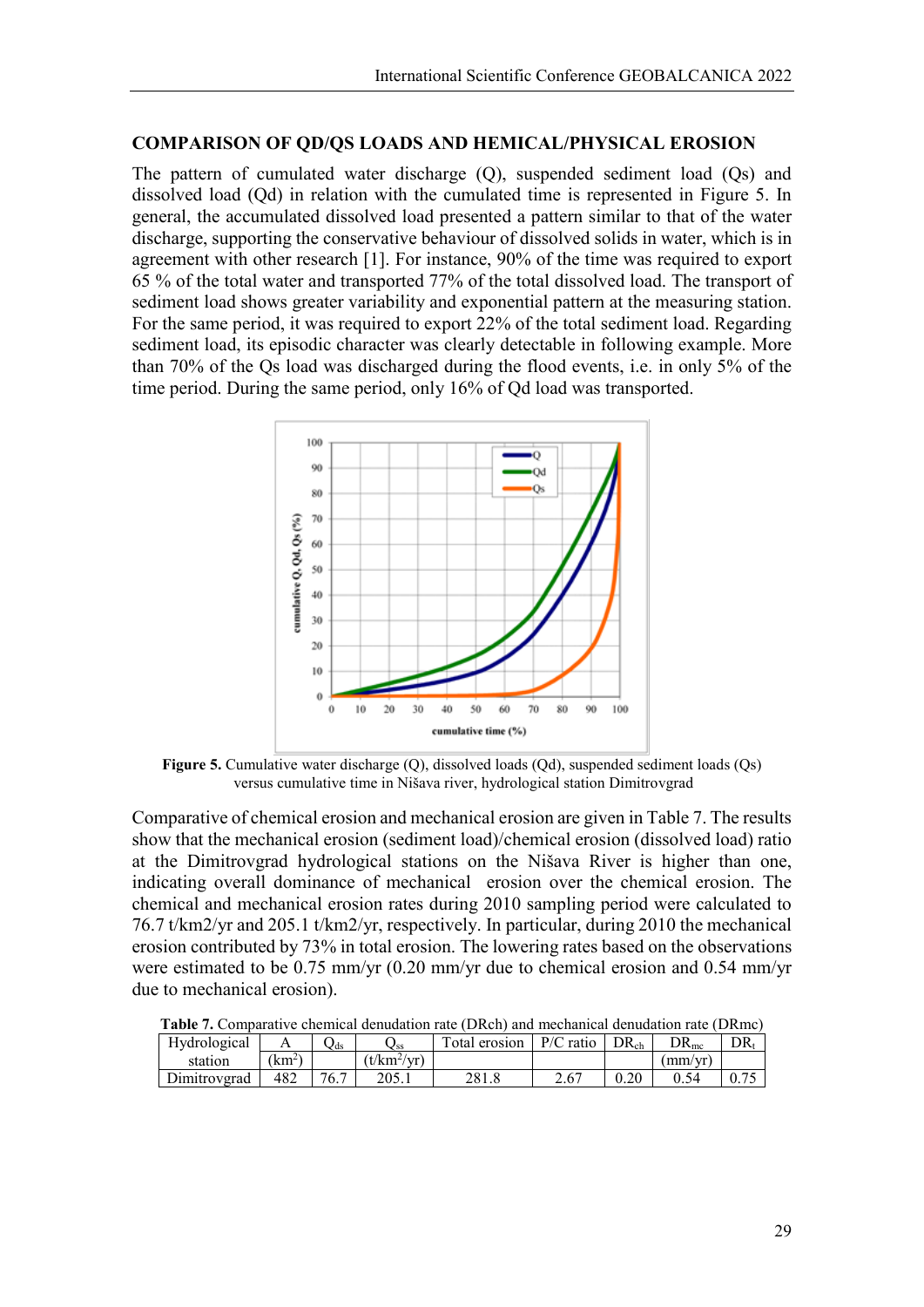# **CONCLUSIONS**

The comparison of dissolved load and sediment load provides important conclusions on the transport processes of river load and erosion rate that occur at the different time scale in the upstream of the Nišava river basin. Over the period under consideration, we observed a larger variation in the suspended sediment concentration and sediment load than in total dissolved concentration and dissolved load. For the Nišava river in hydrological station Dimitrovgrad, the data show that the water discharge (runoff) is the main factor controlling the transport of river loads intra-annual variations. Generally, the main characteristic of loads is the existence of two seasons in the transport of dissolved and sediment loads: dry season – in which 23.3% of annual Qd load and only 4.6% of annual Qs load were transported (2) wet season – in which 76.7% of Qd and 95.4% of Qs of the annual load were transported. We have obtained a more precise estimate value Qd and Qs load over period of study characterized by massive floods. The floods in February contributed by 44.8 % of the total Qs transport over the study period. The relationship between cumulative time and cumulative load suggests that more than 70% of the Qs load and 16% of the Qd load was discharged during the extreme events, i.e. in only 5% of the time period. Comparative of chemical erosion and mechanical erosion during 2010 show that the mechanical erosion contributed by 73% in total erosion. This research would help in understanding the hydrologic responses of river fluvial systems for taking up appropriate soil and water conservation measures leading to integrated river basin management.

# **Acknowledgments**

This study was supported by the Serbian Ministry of Education, Science and Technological Development, project No. 200091

# **REFERENCES**

[1] Merchan, D., Luquina, E., Hernandez–Garcia, I., Campo–Bescosa, M.A., Gimeneza, R., Casali, J., Del Valle de Lersundi, J. Dissolved solids and suspended sediment dynamics from five small agricultural watersheds in Navarre, Spain: A 10–year study. Catena, 173, pp 114–130, 2019.

[2] Viville, D., Chabaux, F., Stille, P., Pierret, M.C, Gangloff, S. Erosion and weathering fluxes in granitic basins: The example of the Strengbach catchment (Vosges massif, eastern France). Catena, 92, pp 122–129, 2012.

[3] Tosiani, T., Loubet, M., Viers, J., Valladon, M., Tapia, J., Marrero, S., Yanes, C., Ramirez, A., Dupre, B., Major and trace elements in river–borne materials from the Cuyuni basin (southern Venezuela): evidence for organo–colloidal control on the dissolved load and element redistribution between the suspended and dissolved load. Chem Geol, 211, pp 305–334, 2004.

[4] Negrel, P., Roy, S., Petelet–Giraud, E., Millot, R., Breton, A. Long–term fluxes of dissolved and suspended matter in the Ebro River Basin (Spain). J Hydrol, 342, pp 249–260, 2007.

[5] Singh, O., Milap, M.C., Sarangi, A., Singh, P. Spatial and temporal variability of sediment and dissolved loads from two alpine watersheds of the Lesser Himalayas. Catena, 76, pp 27–35, 2008.

[6] Olliver P., Hamelin, B., Radakovitch, O. Seasonal variations of physical and chemical erosion: A three–year survey of the Rhone River (France). Geochim Cosmochim Acta, 74, pp 907–927, 2010.

[7] Hinderer, M., Kastowski, M., Kamelger, A., Bartolini, C., Schunegger, F. River loads and modern denudation of the Alps – A review. Earth Sci Rev, 118, pp 11–44, 2013.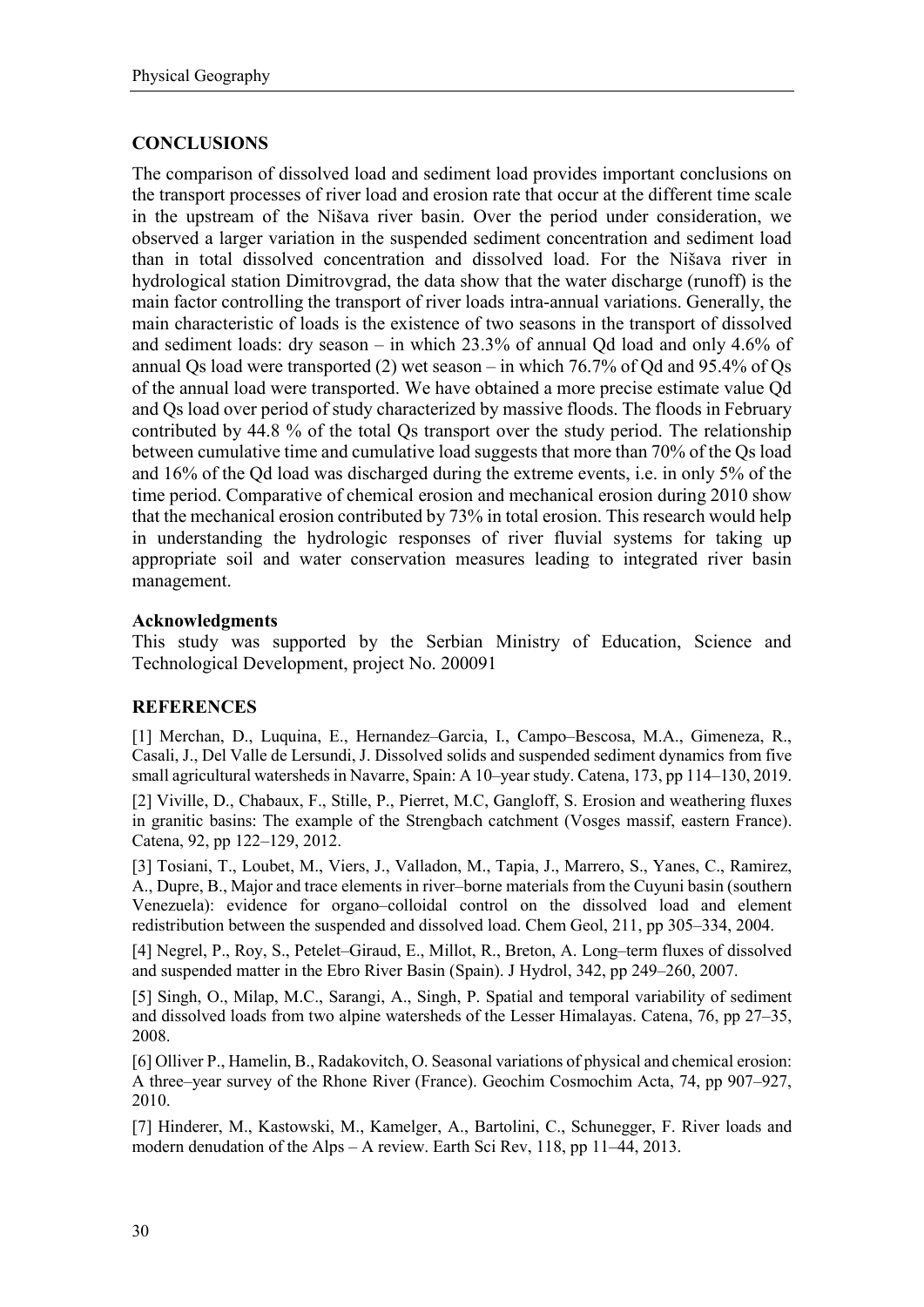[8] Manojlović, P. & Gavrilović, Lj. Comparative analysis of suspended and chemical sediment transport in the Beli and Crni Timok basins. Bull Serbian Geogr Soc, 71(2), pp 45–56, 1991.

[9] Dragićević, S. Sediment Load balance in the Kolubara river basin. Faculty of Geography, University of Belgrade, Serbia, pp 1–184, 2002. (In Serbian)

[10] Dragićević, S. Dominant Processes of Erosion in the Kolubara river Basin. Faculty of Geography, University of Belgrade, Serbia, pp 1–245, 2007. (In Serbian)

[11] Manojlović, P., Mustafić, S., Carević, I., Luković, J., Milošević, M. Transportof Dissolved laod and Suspended load in the Mlava River Basin (Eastern Serbia). In: Zlatić, M., Kostadinov, S. (eds) Challenges: Sustainable Land Management–Climate Change. Advances in Geoecology 43, Catena, pp 82–98, 2014.

[12] Millán, M.M. Extreme hydrometeorological events and climate change predictions in Europe. J Hydrol, 518, pp 206–224, 2014.

[13] Tošić, I., Unkašević, M. Analysis of wet and dry periods in Serbia. Int J Climatol, 34, pp 1357–1368, 2014.

[14] Petrović, A., Manojlović, S., Kostadinov, S. How extreme were the torrential floods in smaller watersheds in Serbia in September 2014, International Symposium on Natural Hazards and Disaster Management, Turkey, vol. 5, pp 116–124, 2021.

[15] Petrović, A. Torrential floods in Serbia. Serbian Geographical Society, Serbia, pp 1–167, 2021. (In Serbian)

[16] Loczy, D. Evaluation of Geomorphological Impact. In: Loczy, D. (ed) Geomorphological Impacts of Extreme Weather. Case Studies from Central and Eastern Europe. Springer Geography. Springer, Germany, pp 363–370, 2013.

[17] Dragićević, S., Ristić, R., Živković, N., Kostadinov, S., Tošić, R., Novković, I., Borisavljević, A., Radić, B. Floods in Serbia in 2010 – Case Study: The Kolubara and Pčinja River Basins. In: Loczy, D. (ed) Geomorphological Impacts of Extreme Weather. Case Studies from Central and Eastern Europe. Springer, Germany, pp 155–170, 2013.

[18] Mustafić, S., Manojlović, P., Milošević, M. Extreme Erosion Rates in the Nišava River Basin (Eastern Serbia) in 2010. In: Loczy, D. (ed) Geomorphological Impacts of Extreme Weather. Case Studies from Central and Eastern Europe. Springer, Germany, pp 171–187, 2013.

[19] Stefanović, M., Milojević, M., Milovanović, I., Čotrić, J. Analysis of Torrential Floods on the River Pčinja and its Tributaries in Trgovište, Southern Serbia in May 2010. In: Zlatić, M., Kostadinov, S. (eds) Challenges: Sustainable Land Management–Climate Change. Advances in Geoecology 43, Catena, pp 74–81, 2014.

[20] Borisavljević, A. & Kostadinov, S. Integrated river basin management of Južna Morava River. Bull Serbian Geogr Soc, 92(1), pp.135–160, 2012.

[21] Manojlović, P. & Dragićević, S. Practicum in geomorphology. Faculty of Geography, University of Belgrade, Serbia, pp 1–162, 2002. (In Serbian)

[22] Hydrometeorological Office of the Republic of Serbia 1961–2010. Available online: http://www.hidmet.gov.rs (accessed on 20 September 2021).

[23] Gregory, K.J., & Walling, D.E. Drainage Basin Form and Processes – A Geomorphological Approach. Edward Arnold, UK, pp 1–456, 1973.

[24] Hay, W.W. Detrital sediment fluxes from continents to oceans. Chem Geol, 145, pp 287– 323, 1998.

[25] Tošić, I., Unkašević, M., Putniković, S. Extreme daily precipitation: the case of Serbia in 2014. Theor Appl Climatol, 128(3–4), pp 785–794, 2016.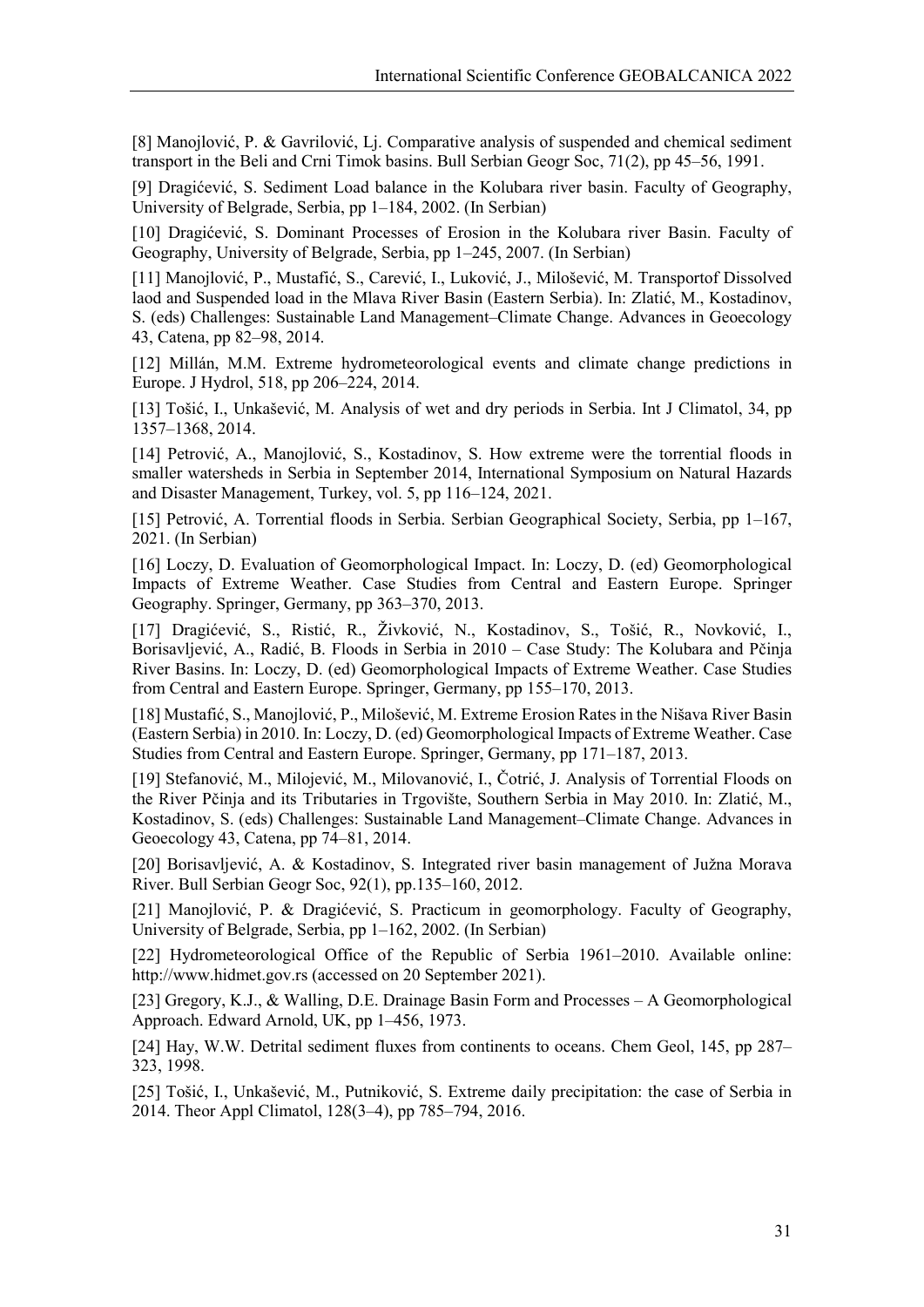[26] Andjelković, G., Jovanović, S., Manojlović, S., Samardzić, I., Živković, Lj., Šabić, D., Gatarić, D., Džinović, M. Extreme Precipitation Events in Serbia: Defining the Threshold Criteria for Emergency Preparedness. Atmosphere, 9(5), pp 1–15, 2018.

[27] Tošić, I. Spatial and temporal variability of winter and summer precipitation over Serbia and Montenegro. Theor Appl Climatol, 77, pp 47–56, 2004.

[28] Gocić, M., Trajković, S. Analysis of precipitation and drought data in Serbia over the period 1980–2010. J Hydrol, 494, pp 32–42, 2013.

[29] Kutiel, H., Luković, J., Burić, D. Spatial and temporal variability of rain–spells characteristics in Serbia and Montenegro. Int J Climatol, 35, pp 1611–1624, 2015.

[30] Manojlović, S. Influence of geographical factors on changes in water erosion intensity in the Nišava river basin. Faculty of Geography, University of Belgrade, Serbia, pp 1–189, 2019. (In Serbian)

[31] Manojlović P. Chemical Erosion as a geomorphological process – Theoretical, Analytical, and Methodological Approach. Faculty of Geography – Laboratory of Physical Geography, Serbia, pp 1–112, 1992. (In Serbian)

[32] Swiechowicz, J. Linkage of slope wash and sediment and solute export from a foothill catchment in the Carpathian foothills of South Poland. Earth Surf Process Landf, 27, pp 1389– 1413, 2002.

[33] Walling, D.E. Assessing the accuracy of suspended sediment rating curves for a small basin. Water Resour Res, 13, pp 531–538, 1977.

[34] Jansson, M.B. Estimating a sediment rating curve of the Reventazon river at Palomo using logged mean loads within discharge classes. J Hydrol, 183, pp 227–241, 1996.

[35] Iadanza, C. & Napolitano, F. Sediment transport time series in the Tiber River. Phys Chem Earth Parts A/B/C, 31, pp 1212–1227, 2006.

[36] Morgan, R.P.C. Soil Erosion and Conservation. JohnWiley & Sons, USA, pp. 1–316, 1995.

[37] Asselman, N.E.M. Fitting and interpretation of sediment rating curves. J Hydrol 234(3–4), pp 228–248, 2000.

[38] Gao, P., Deng, J., Chai, X., Mu, X.M., Zhao, G., Shao, H., Sun, W. Dynamic sediment discharge in the Hekou–Longmen region of Yellow River and soil and water conservation implications. Sci Total Environ 578, pp 56–66, 2017.

[39] Walling, D.E. Suspended Sediment and Solube Yield from a Small Catchment prior to Urbanization. In: Gregory, K.J and Walling, D.E (eds) Fluvial Processes in Instrumented Watersheds, Institute of British Geographers, pp 169–192, 1974.

[40] Hickin, E.J. River Geomorphology. Wiley Press, USA, pp 1–255, 1995.

[41] Meade, R.H. & Moody, J.A. Causes for the Decline of Suspended–Sediment Discharge in the Mississippi River System, 1940–2007. Hydrol Process, 24(1), pp 35–49, 2010.

[42] Sichingabula, H. M. Factors Controlling Variations in Suspended Sediment Concentration for Single–Valued Sediment Rating Curves, Fraser River, British Columbia, Canada. Hydrol Process, 12(12), pp 1869–1894, 1998.

[43] Julien, P.Y. & Vensel, C.W. Review of Sedimentation Issues on the Mississippi River Report, USA, pp 1–62, 2011.

[44] Tran, V.T.T. An analysis of the suspended sediment rating curve parameters in the upper Mississippi River basin at the monthly and annual levels. Master's Thesis, University of Tennessee, USA, pp 1–124, 2014.